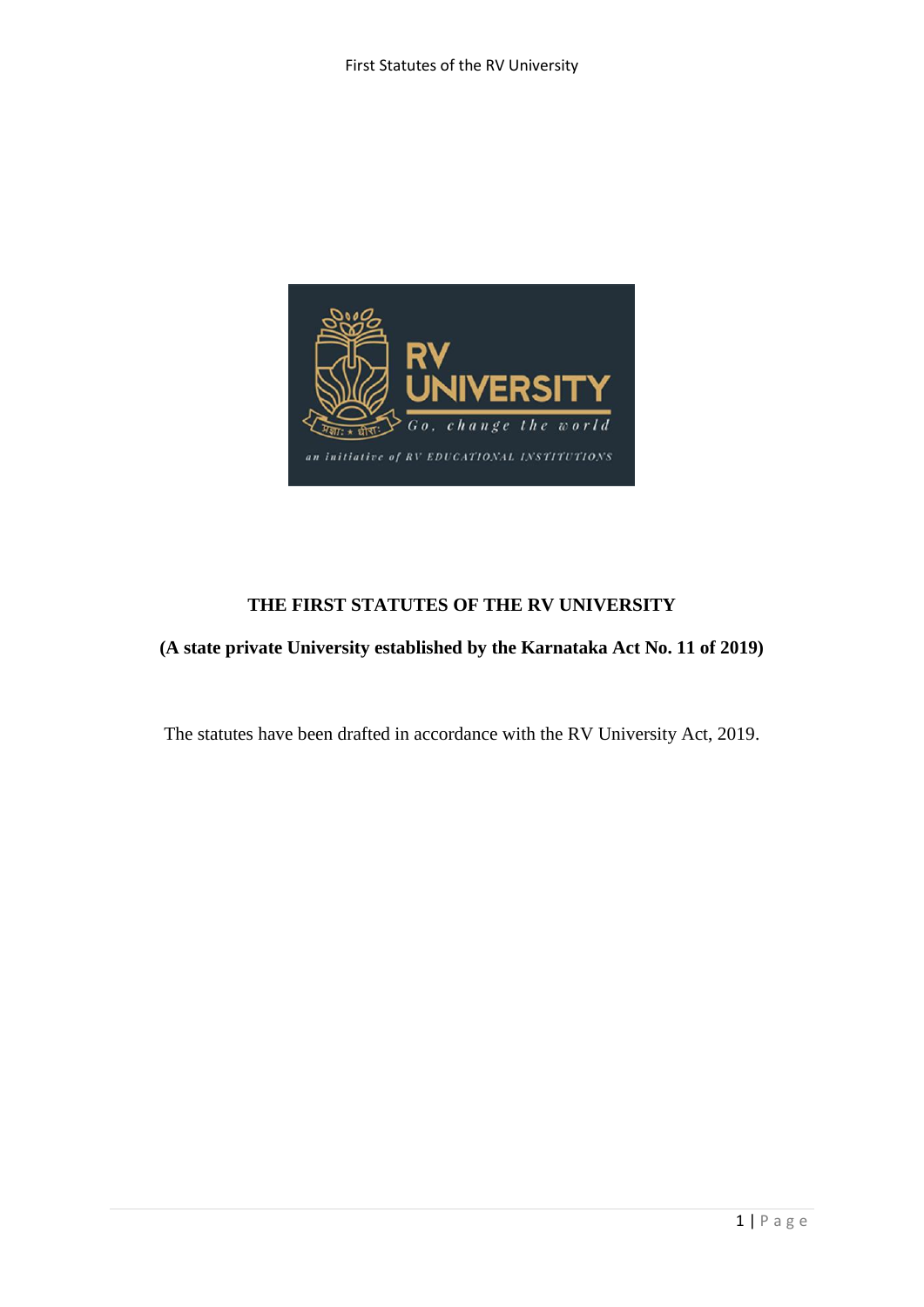# **INDEX OF CONTENTS**

| SL. NO. | <b>CONTENT</b>                           |
|---------|------------------------------------------|
| 1.      | SHORT TITLE, EXTENT AND COMMENCEMENT     |
| 2.      | <b>CHAPTER-I</b>                         |
|         | <b>PRELIMINARY</b>                       |
| 3.      | <b>CHAPTER-II</b>                        |
|         | UNIVERSITY AND ITS OFFICERS              |
| 4.      | <b>CHAPTER-III</b>                       |
|         | <b>AUTHORITIES OF THE UNIVERSITY</b>     |
| 5.      | <b>CHAPTER – IV</b>                      |
|         | OPERATION OF FUNDS AND THEIR MAINTENANCE |
| 6.      | <b>CHAPTER-V</b>                         |
|         | <b>CONFERMENT OF DEGREES</b>             |
| 7.      | <b>CHAPTER-VI</b>                        |
|         | APPOINTMENT AND SERVICE CONDITIONS       |
| 8.      | <b>CHAPTER - VII</b>                     |
|         | <b>MISCELLANEOUS</b>                     |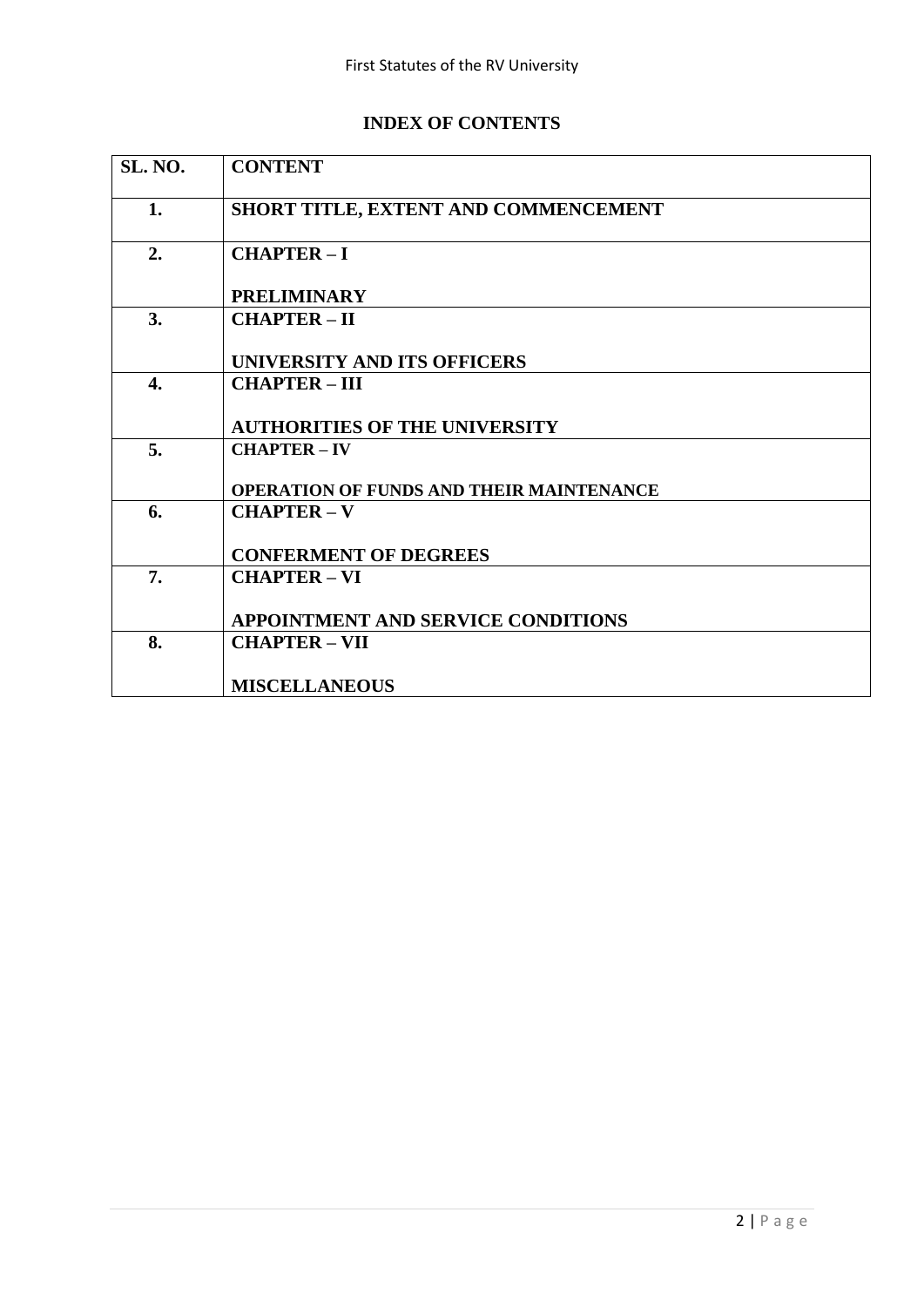## **1. SHORT TITLE, EXTENT AND COMMENCEMENT.**

- **1.1.** These Statutes may be called "The First Statutes of RV University" as approved by the Board of Governors of the University as prescribed in the Section 34 of the RV University Act, 2019.
- **1.2.** These Statutes, as approved by the Board of Governors of the RV University shall come into force from the date of their notification by the University.

## **CHAPTER - I PRELIMINARY**

## **2. DEFINITIONS.**

In these Statutes, unless context otherwise requires:

- i. "Act" Means the RV University Act, 2019 (Karnataka Act No. 11 of 2019);
- ii. "Agenda Matters" means all the matters and businesses which can either be included or taken up for discussion and decision at a meeting of the Authorities of the University with the prior approval of the Chair; items placed for information and any other business discussed during a meeting.
- iii. "Authority" means Authorities of the University as specified in the section 23 of the RV University Act, 2019;
- iv. "Board of Governors", "Board of Management", "Academic Council" "Research and Innovation Council" and "Finance Committee" means respectively the Board of Governors, Board of Management, Academic Council, Research and Innovation Council and Finance Committee of the RV University as specified in the Section 24, 25, 26, 27 and 28 of the RV University Act, 2019;
- v. "Campus" means a campus established and maintained by the RV University, wherever situated;
- vi. "Chancellor", "Pro Chancellor", "Vice-Chancellor", "Pro Vice-Chancellor", "Deans of School" "Registrar", and "Finance Officer" mean respectively Chancellor, Pro Chancellor, Vice-Chancellor, Pro Vice-Chancellor, Deans of Faculty, Registrar and Finance officer of the University and referred to as officers of the RV University;
- vii. "Controller of Examination" and "Dean of Research" mean respectively Controller of Examination, and Dean of Research of the RV University;
- viii. "Competent Authority" means the Authority competent to exercise different powers and functions specified in the Act;
- ix. "Committee" means committees formed under the RV University Act, 2019 and committees formed by the Authorities of the University and various officers of the University and includes the Nomination Committee and Finance Committee;
- x. "Contract" means an agreement entered in writing between the University through the Registrar and an individual or organization through its authorized person (s);
- xi. "Convocation" means the convocation of the University where Degrees, Honorary Degrees, Diplomas, Academic Distinctions, and Certificates are awarded to successful candidates who have fulfilled the requirements of the University;
- xii. "Degree" means a degree awarded by the University with or without Specialization and/ or minor;
- xiii. "Government" means the Government of Karnataka;
- xiv. "Notification" means the notification of the University;
	- xv. "Prescribed" means prescribed by the RV University Act, 2019, the rules made by the University under the Act, Statutes, Regulations, Rules, Guidelines and Notifications;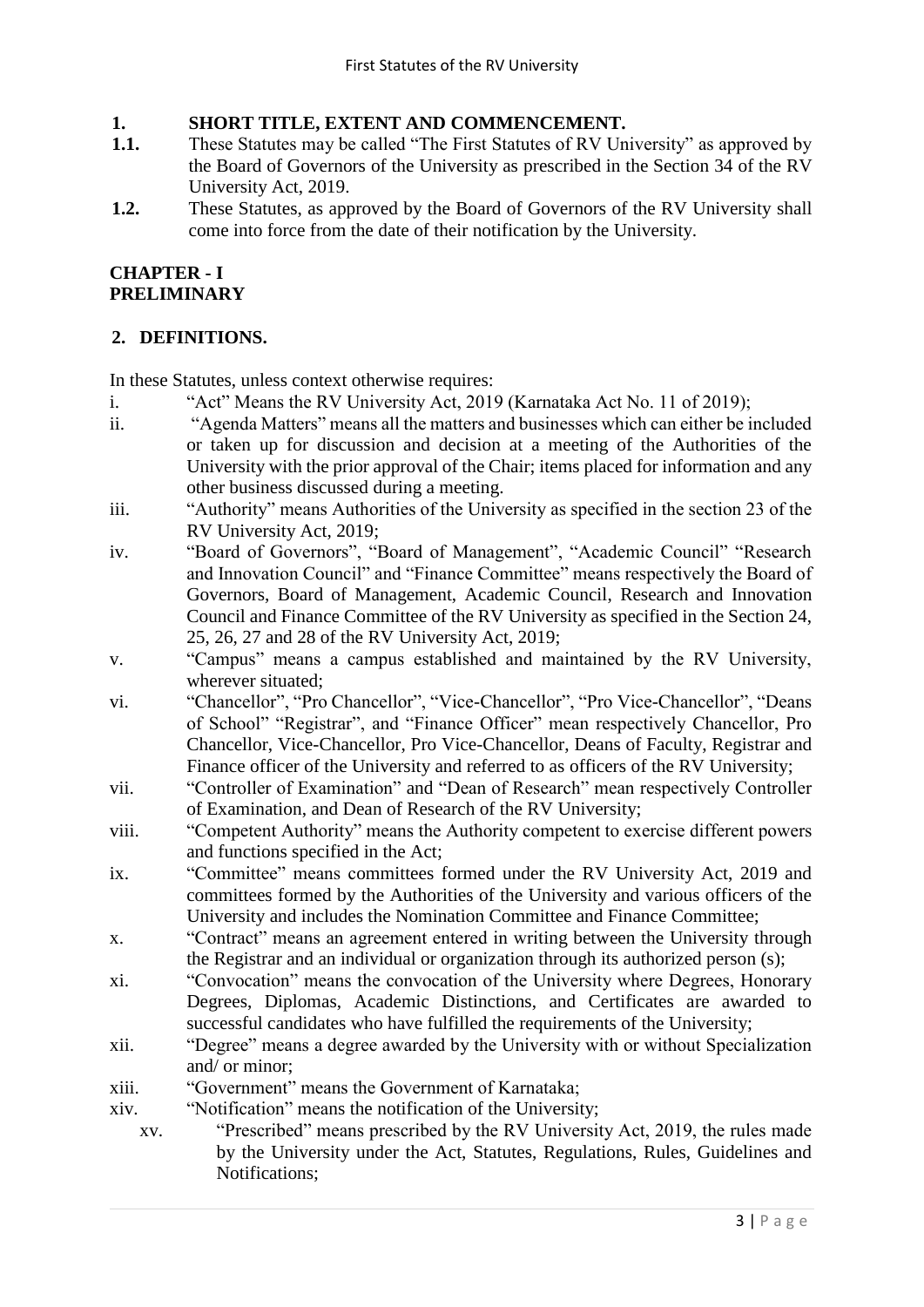- xvi. "Regulation" means the Regulations of the University.
- xvii. "Trust" means the Rashtreeya Sikshana Samithi Trust (RSST).
- xviii. "Sponsoring Authority" or "Sponsoring Body" means the Rashtreeya Sikshana Samithi Trust (RSST);
- xix. "State" means the State of Karnataka;
- xx. "Statutes" means these Statutes of the RV University;
- xxi. "University" means the RV University established under the RV University Act, 2019;
- xxii. "Visitor" and "Pro Visitor" refer to the Visitor and Pro Visitor of the University as mentioned in Section 13 and 14 of the Act.

## **CHAPTER – II UNIVERSITY AND ITS OFFICERS**

#### **3. CAMPUS**

The Campus of the RV University shall be at 8<sup>th</sup> Mile, Mysuru Road, Vidyanikethan Post, Bengaluru - 560059.

#### **4. OFFICERS OF THE UNIVERSITY**

The officers of the University shall be as specified in the Section 12 of the Act.

#### **5. THE CHANCELLOR**

- **5.1.** In exercise of the powers conferred by Section 11 (i) and 15 (1) of the Act, the Chancellor shall be appointed by the Sponsoring Body and shall have term, power and functions as prescribed under Section 15 (6) of the Act.
- **5.2.** The Chancellor shall be the Head of the University and shall ensure that the Act, Statutes, Regulations, Rules and Guidelines are faithfully observed.
- **5.3.** In the event of any dispute regarding the interpretation or implementation of the Statutes, Regulations, Rules and Guidelines, the power to resolve such disputes shall remain with the Chancellor. The decision of the Chancellor in such matters shall be final and binding on the University.

## **6. PRO CHANCELLOR**

- **6.1.** In exercise of power conferred under Section 16 (1) of the Act, the Pro Chancellor shall be appointed by the Sponsoring body for a term and the terms and conditions as prescribed by the sponsoring body in the contract of appointment.
- **6.2.** The Pro Chancellor shall assist the Chancellor and take up such responsibilities as may be assigned by the Chancellor, from time to time.
- **6.3.** The Pro Chancellor shall exercise all powers of the Chancellor in his absence and shall be assigned any additional duties with prior written Approval of the Chancellor.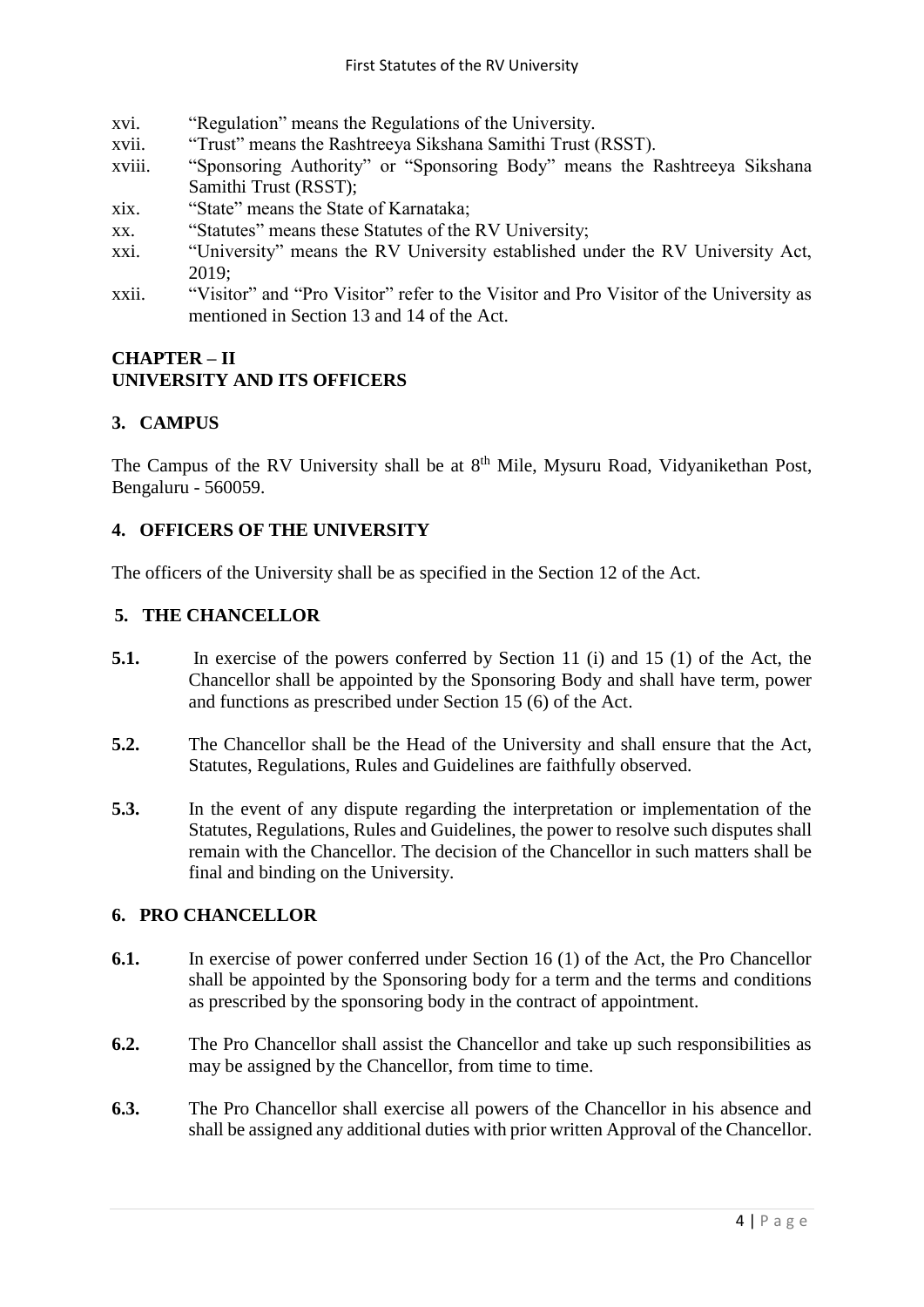**6.4.** The Pro Chancellor shall chair all committees, meetings and Convocation in the absence of the Chancellor.

#### **7. VICE-CHANCELLOR**

- **7.1.** In accordance with the manner prescribed under Section 17 (1) of the Act, the Vice-Chancellor shall be appointed by the Chancellor. The term and conditions of the appointment of the Vice-Chancellor shall be those contained in the contract of appointment.
- **7.2.** The selection of the Vice-Chancellor shall be as per section 17 (3) of the Act.
- **7.3.** Notwithstanding anything contained in any other provisions of the Act and these Statutes, the First Vice-Chancellor shall be appointed by the Chancellor as prescribed under Section 47 of the Act.
- **7.4.** The Vice-Chancellor shall be whole time salaried officer who is the Principal Executive and Academic Officer of the University. The Vice-Chancellor shall exercise general supervision and control over affairs of the University and give effect to the decisions of the authorities of the University.
- **7.5.** The Vice-Chancellor shall exercise such powers and duties provided under Section 17 of the Act and in addition:
- **7.5.1.** The Vice-Chancellor shall exercise all such powers necessary for the maintenance of discipline in the University.
- **7.5.2.** The Vice-Chancellor shall have power to constitute committee(s) or panel(s) which are deemed to be necessary, with the prior approval of the Board of Governors. Such Committee(s) or Panel(s) shall be automatically dissolved on completion of their tenue or by an express order of dissolution by the Vice-Chancellor.
- **7.6.** If the office of the Vice-Chancellor becomes vacant for any reason: (i) if the vacancy is temporary in nature, the Vice-Chancellor may delegate the powers appropriately to a Pro Vice-Chancellor or any other officer of the University with the approval of the Chancellor, (ii) if the vacancy is permanent in nature, the Chancellor may initiate steps to appoint a new Vice-Chancellor by following provisions of Section 17 (1) to (3).

#### **8. PRO VICE-CHANCELLOR**

- **8.1.** In exercise of powers conferred by the Section 18 of the Act, the Vice-Chancellor may appoint not more than THREE Pro Vice-Chancellors with the written approval of the Chancellor to assist the Vice-Chancellor in all matters pertaining to the functioning of the University.
- **8.2.** Term and conditions of appointment of Pro Vice-Chancellor shall be those as contained in the contract of appointment, as approved by the Board of Governors.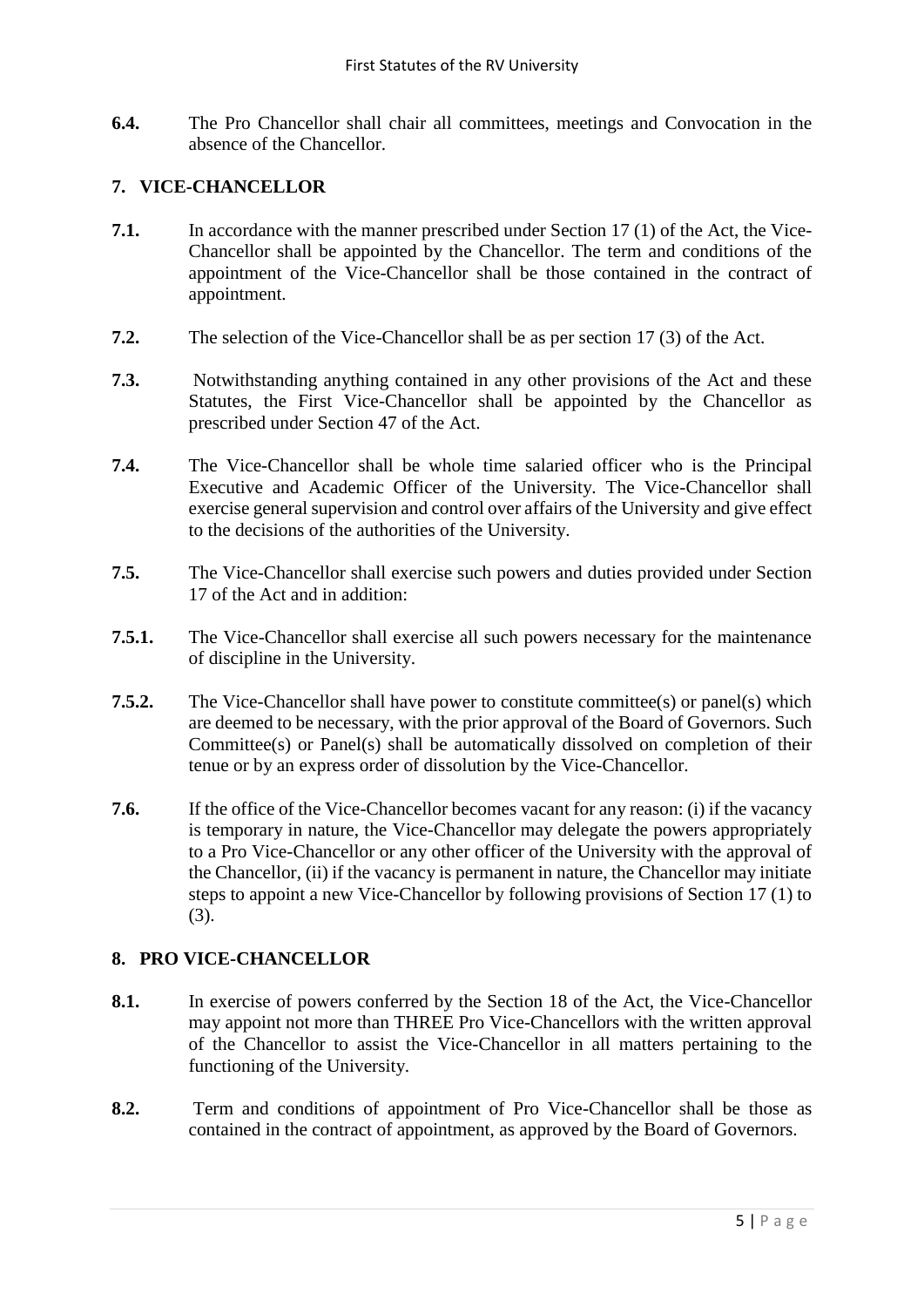- **8.3.** Notwithstanding anything contained in any other provisions of the Act, these Statutes, The First Pro Vice-Chancellor, if any, shall be appointed by the Chancellor, as prescribed under Section 47 of the Act.
- **8.4.** The term of appointment of the Pro Vice-Chancellor shall be THREE years which may be renewed for further terms.
- **8.5.** The Pro Vice-Chancellor shall assist the Vice-Chancellor and take up responsibilities as may be assigned by the Vice-Chancellor from time to time.

## **9. REGISTRAR**

- **9.1.** The Registrar shall be appointed by the Chancellor as specified under Section 20 of the Act.
- **9.2.** The Registrar shall be selected by a search-cum-selection committee constituted as follows.
	- **i.** Pro Chancellor Chairperson;
	- **ii.** Vice-Chancellor Member Convener;
	- iii. Nominee of the Board of Governors Member;
	- **iv.** Nominee of the Chancellor Member; and
	- **v.** One expert nominated by the Vice-Chancellor Member
- **9.3.** Notwithstanding anything contained in any other provisions of the Act, these Statutes, the FIRST Registrar shall be appointed by the Chancellor as prescribed under Section 47 of the Act.
- **9.4.** The Registrar shall be the Principal Administrative Officer of the University.
- **9.5.** The Registrar shall be whole-time salaried Officer of the University whose term and conditions of appointment shall be those contained in the contract of appointment as approved by the Chancellor.
- **9.6.** The term of appointment of the Registrar shall be THREE years which may be renewable for further terms.
- **9.7.** The Registrar shall conduct all the official correspondence and shall be the official signatory on behalf of the University with the approval of the Vice-Chancellor.
- **9.8.** The Registrar shall assist the Vice-Chancellor to give effect to the decisions of the Authorities of the University.
- **9.9.** If the office of the Registrar falls vacant for any reason, the duties of the officer shall be performed by such person nominated by the Vice-Chancellor with the approval of the Chancellor.
- **9.10.** The Registrar shall be custodian of assets, minutes of the meetings of the Authorities, and legal documents in addition to those mentioned in the Section 20 (4) of the Act.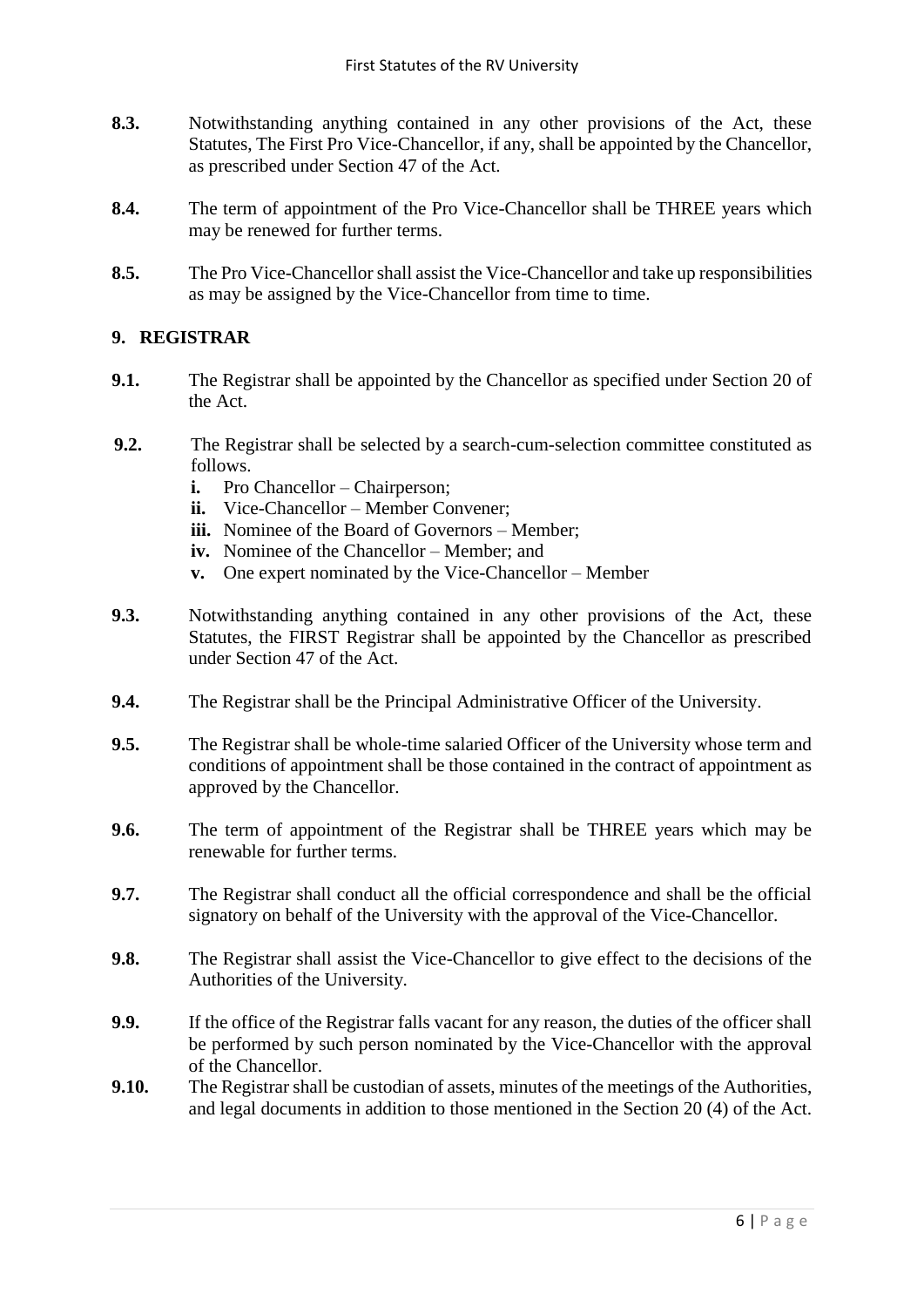## **10. FINANCE OFFICER**

- 10.1. In exercise of powers conferred by Section 21 of the Act, the Finance Officer shall be appointed by the Vice-Chancellor, with a written approval of the Chancellor, on the terms and conditions mentioned in the contract of appointment.
- **10.2.** The Finance Officer shall be selected by the search-cum-selection committee constituted as follows.
	- **i.** Pro Chancellor Chairperson;
	- **ii.** Vice-Chancellor Member Convener;
	- **iii.** Nominee of the Board of Governors Member:
	- **iv.** Nominee of the Chancellor Member; and
	- **v.** One expert nominated by the Vice-Chancellor Member
- **10.3.** Notwithstanding any other provisions of the Act and these Statutes, the FIRST Finance officer shall be appointed by the Chancellor as prescribed in the Section 47 of the Act.
- **10.4.** The Finance Officer shall be whole-time salaried officer of the University.
- **10.5.** The term of the Finance Officer shall be THREE years which may be renewable for further terms.
- **10.6.** The Finance Officer shall assist the Vice-Chancellor in financial matters and take up such responsibilities as may be assigned by the Vice-Chancellor from time to time.

#### **11. DEAN OF THE SCHOOL**

- **10.7.** In exercise of powers conferred by Section 19 of the Act, the Vice-Chancellor may appoint a Dean of the School for each of the Schools in the University.
- **10.8.** The Dean(s) of School shall be appointed by the Vice-Chancellor with the approval of the Chancellor.
- **10.9.** Every Dean of School shall be Professor of the University whose term and conditions of the appointment shall be those contained in the contract of the appointment.
- **10.10.** The Dean(s) of School shall assist the Vice-Chancellor in all matters pertaining to the concerned School and take up such other additional responsibilities as may be assigned by the Vice-Chancellor from time to time.

### **11. DEAN OF RESEARCH**

- **11.1.** The Dean of Research shall be appointed by the Vice-Chancellor with prior approval of the Chancellor.
- **11.2.** The Dean of Research shall be a Professor of the University. The terms and conditions of his appointment shall be as per the contract of appointment.
- **11.3.** The Dean of Research shall assist the Vice-Chancellor in matters related to research as well as innovation and take up such other responsibilities as may be assigned by the Vice-Chancellor from time to time.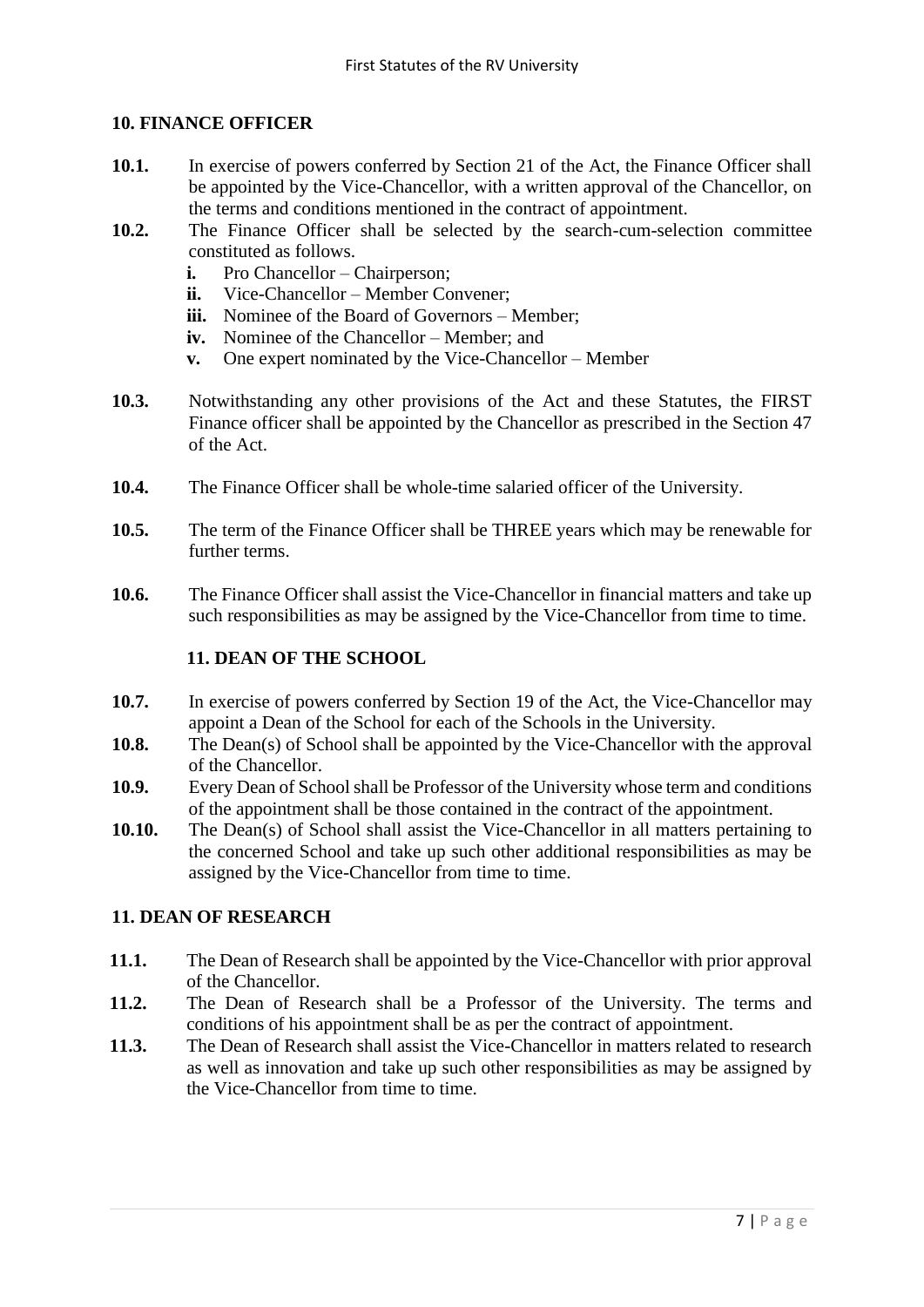# **12. CONTROLLER OF EXAMINATIONS**

- **12.1.** In exercise of powers conferred in the Section 12 (x) of the Act, the Vice-Chancellor shall appoint the Controller of Examinations with prior approval from the Chancellor.
- **12.2.** The Controller of Examinations shall be a Professor of the university, whose terms and conditions of appointment shall be as per the contract of appointment.
- **12.3.** The Controller or Examinations shall assist the Vice-Chancellor in all matters pertaining to evaluation of academic performance of students and take up other responsibilities as assigned by the Vice-Chancellor from time to time.
- **12.4.** If the office of the Controller of Examinations falls vacant for any reason, the duties of the office shall be performed either by the Registrar or a person nominated by the Vice-Chancellor.

## **CHAPTER-III AUTHORITIES OF THE UNIVERSITY**

## **13. THE AUTHORITIES OF THE UNIVERSITY.**

**13.1.** The Authorities of the University shall be as prescribed under Section 23 of the Act. In exercise of the powers conferred by Section  $23(vi)$  of the Act, the University shall have such other additional authorities as deemed necessary.

### **14. THE BOARD OF GOVERNORS**

- **14.1.** The Board of Governors shall be the principal governing and policy making body of the University with powers as prescribed under Section 24 (6) of the Act and exercise those powers.
- **14.2.** The Board of Governors shall have the powers to review decisions of other authorities if they are not in conformity with the provisions of the Act.
- **14.3.** Notwithstanding anything contained in any other provision of the Act and these Statutes, the FIRST Board shall be constituted by the Sponsoring body, as prescribed under Section 11 (ii) of the Act.
- **14.4.** The tenure of the nominated members of the Board of Governors shall be THREE years.
- **14.5.** The quorum for all meetings of the Board shall be FOUR members attending and voting at such meetings

### **15. BOARD OF MANAGEMENT**

**15.1.** The Board of Management is the executive body of the University. The minutes of the meetings of the Board of Management shall be reported to the Board of Governors.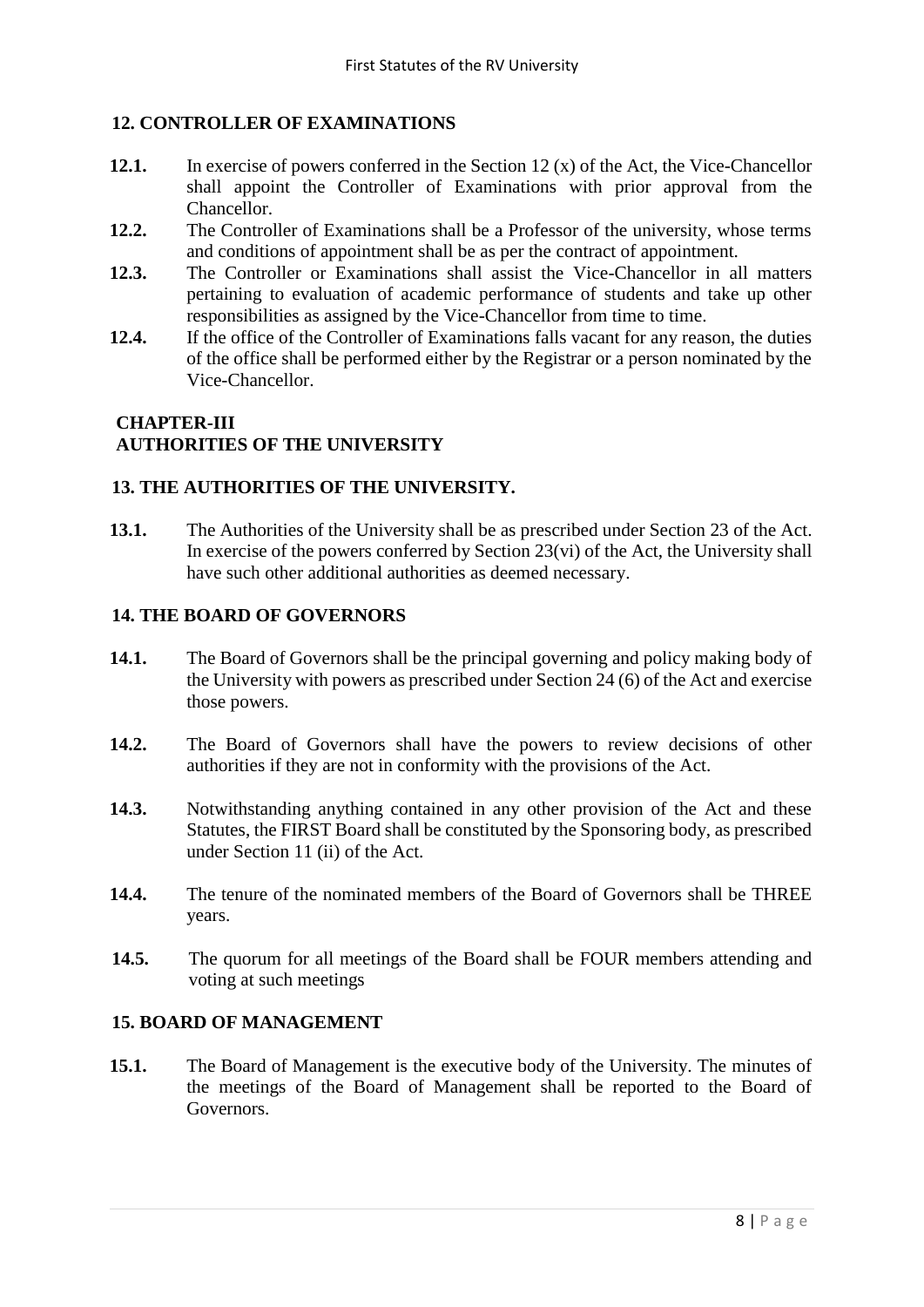- **15.2.** Notwithstanding anything contained in any other provision of the Act and these Statutes, the FIRST Board of Management shall be constituted by the Chancellor, as prescribed under Section 47 of the Act.
- **15.3.** The tenure of the nominated members of the Board of Management shall be THREE years.
- **15.4.** Under extenuating circumstances, the Board of Governors may reconstitute the Board of Management before the expiry of its term.
- **15.5.** The powers and functions of the Board of Management shall be:
- i. To advise the Academic Council and Research Council in matters that have bearing on the administration and management of the University;
- ii. To formulate, alter, amend, repeal and approve all the Regulations, Rules, Guidelines, and Manuals of the University; and
- iii. To perform such other functions as may be assigned by the Board of Governors.
- **15.6.** The Board of Management shall meet as and when necessary depending on the agenda.
- **15.7.** The quorum for all meetings of the Board of Governor shall be at least FOUR members.

### **16. THE ACADEMIC COUNCIL**

- **16.1.** The Academic Council is the Principal Academic Body of the University.
- **16.2.** The composition of the Academic Council shall be as prescribed under Section 26 of the Act. In exercise of the powers conferred by Section 26 (1) (iv) of the Act, the Academic Council shall have the following additional members:
	- i. Additional Pro Vice-Chancellor(s), if any- Member(s)
	- ii. Deans of Schools- Members
	- iii. Dean of Research- Member
	- iv. Controller of Examinations- Member
	- v. TWO distinguished persons nominated of the Sponsoring Body Member
	- vi. ONE Alumnus nominated by the Vice Chancellor Member
- **16.3.** Notwithstanding anything contained in any other provisions of the Act and these Statutes, the FIRST Academic Council shall be constituted by the Chancellor, as prescribed under Section 47 of the Act.
- **16.4.** The tenure of the nominated members of the Academic Council shall be THREE years.
- **16.5.** Under extenuating circumstances, the Board of Governors may reconstitute the Academic Council before the expiry of its term.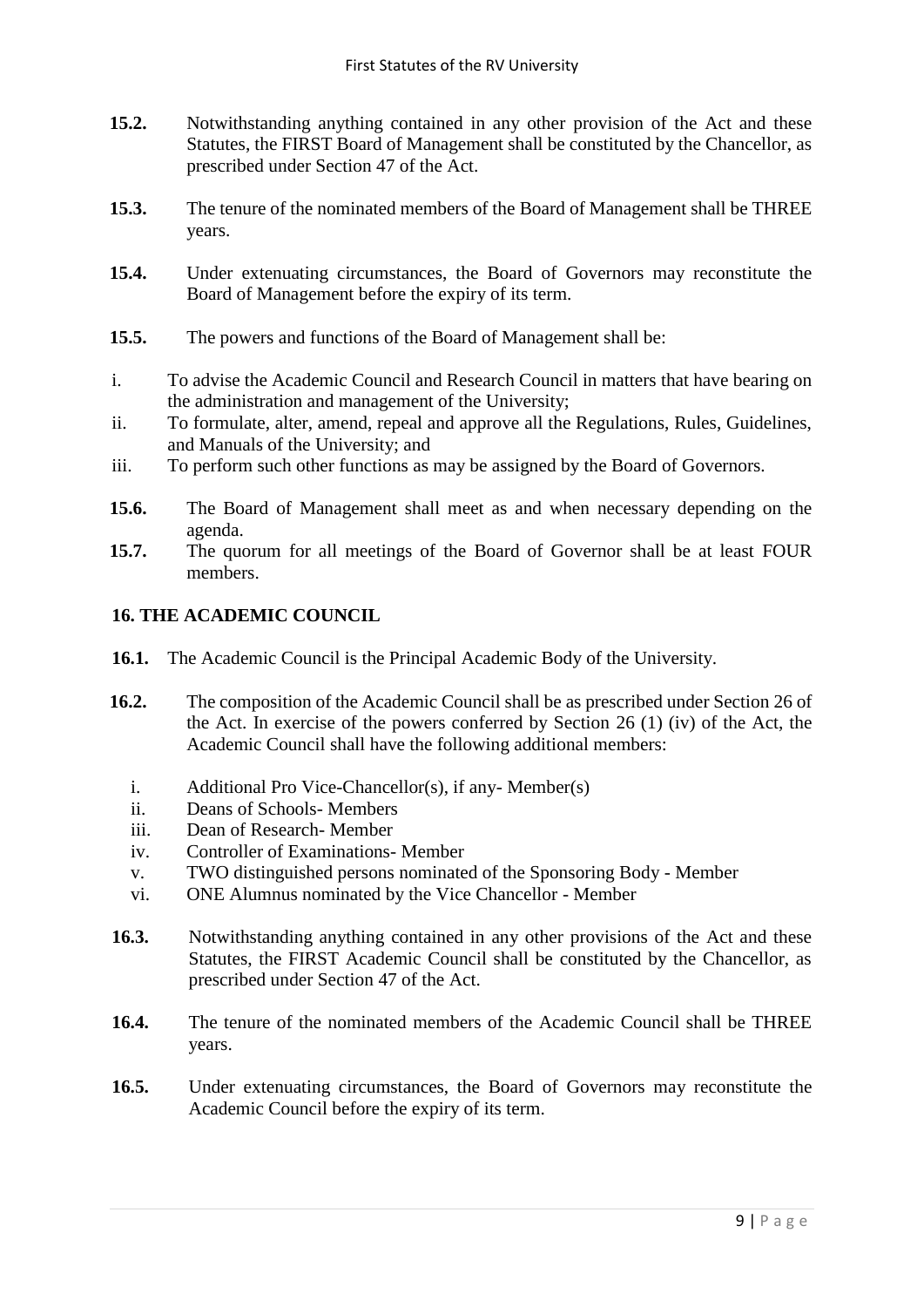- **16.6.** The Academic Council shall meet at least THREE times a year. However, the Vice-Chancellor may convene an extraordinary meeting of the Academic Council for the transaction of any urgent matter.
- **16.7.** The quorum for all meetings of the Academic Council shall be FOUR members.
- **16.8.** The powers and functions of the Academic Council shall be:
- i. To coordinate and supervise the academic policies of the University as prescribed under Section 26 (2) of the Act;
- ii. To be responsible for the quality, standard and integrity of academic activities of the University;
- iii. To constitute committees as deemed necessary;
- iv. To recommend the conferment of degrees/diplomas/certificates on qualifying persons after successful completion of the programmes; and
- v. To recommend the conferment of honorary degrees.

### **17. THE RESEARCH AND INNOVATION COUNCIL**

- **17.1.** The Research and Innovation Council shall be the Principal Research Body of the University and shall formulate the research policies and research programmes of the University as prescribed under Section 27 of the Act.
- **17.2.** The composition of the Research and Innovation Council shall be as prescribed under Section 27(2) of the Act.
- **17.3.** Notwithstanding anything contained in any other provision of the Act and these Statutes, the FIRST Research and Innovation Council shall be constituted by the Chancellor, as prescribed under Section 47 of the Act.
- **17.4.** The tenure of the nominated members of the Research and Innovation Council shall be THREE years.
- **17.5.** Under extenuating circumstances, the Board of Management may reconstitute the Research and Innovation Council before the expiry of its term.
- **17.6.** The Research and Innovation Council shall meet at least THREE times a year. However, the Vice-Chancellor may convene an extraordinary meeting of the Research and Innovation Council for the transaction of any urgent matter.
- **17.7.** The quorum for all meetings of the Research and Innovation Council shall be FOUR members.
- **17.8.** The Research and Innovation Council shall:
- i. Promote research and its dissemination;
- ii. Coordinate and promote activities to enhance research culture in the University;
- iii. Formulate, co-ordinate and supervise the R&D policies of the University;
- iv. Formulate, co-ordinate and supervise the involvement of the University in the economic development of the region and the country which includes activities such as lifelong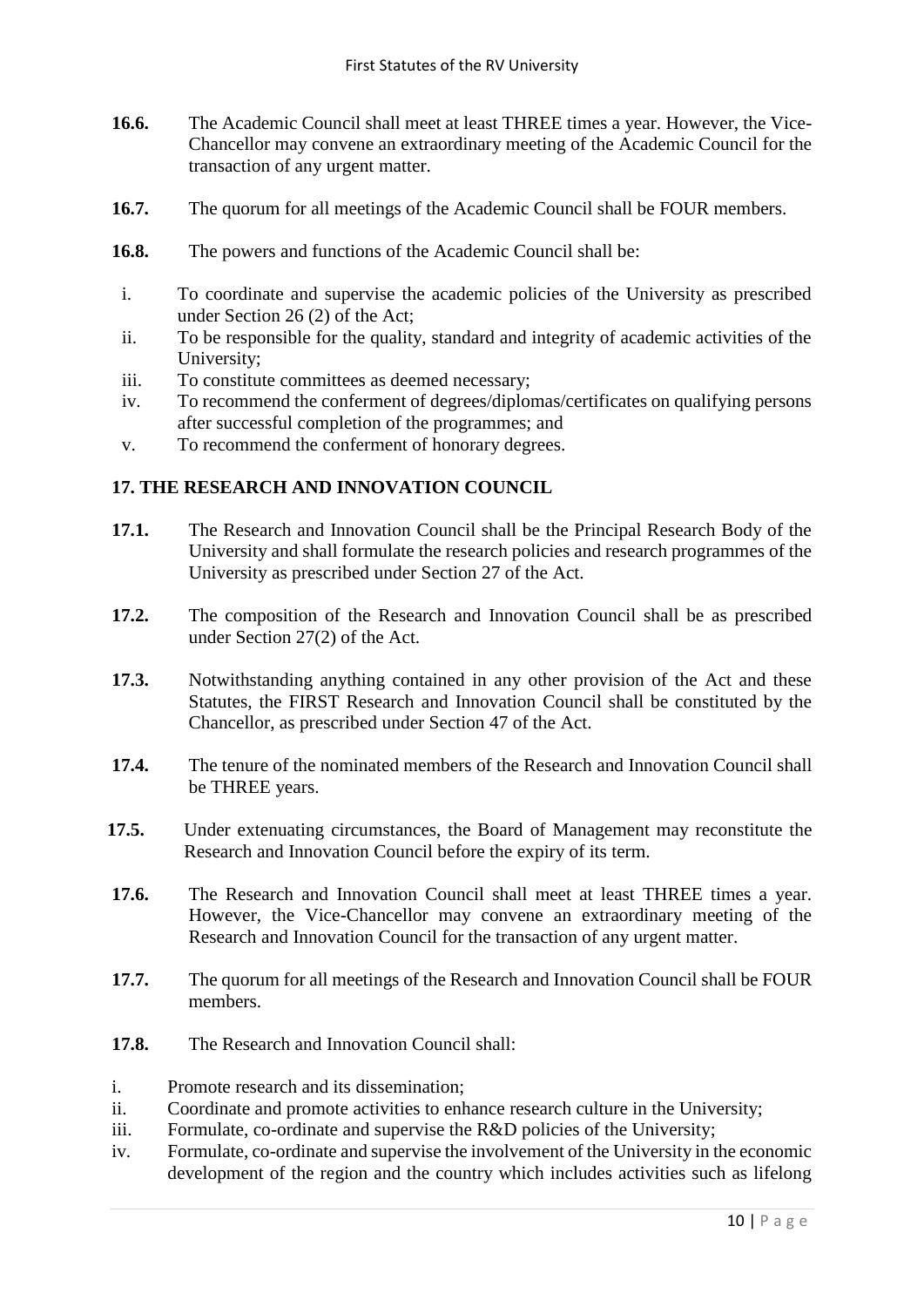learning, capacity building, consultancy, technology transfer, innovation and entrepreneurship;

- v. Coordinate and manage sponsored R&D activities; and
- vi. Coordinate the collaborations with institutions of higher learning, R&D organizations and industries.

#### **18. THE FINANCE COMMITTEE**

- 18.1. The Finance Committee shall be the Principal Financial Body of the University as prescribed under Section 28 of the Act.
- 18.2. The composition of the Finance Committee shall be as prescribed under Section 28 (1) of the Act.
- **18.3.** Notwithstanding anything contained in any other provision of the Act and these Statutes, the first Finance Committee shall be constituted by the Chancellor, as prescribed under Section 47 of the Act.
- **18.4.** The tenure of the nominated members of the Finance Committee shall be THREE years.
- **18.5.** Under extenuating circumstances, the Board of Governors may reconstitute the Finance Committee before the expiry of its term.
- **18.6.** The Finance Committee shall meet at least THREE times a year. However, the Vice-Chancellor may convene an extraordinary meeting of the Finance Committee for the transaction of any urgent matter.
- **18.7.** The quorum for all meetings of the Finance Committee shall be THREE members.
- **18.8.** The Finance Committee shall:
- i. Examine and scrutinize the annual budget, annual audit report and annual accounts of the University and make recommendations to the Board of Management and through it to the Board of Governors;
- ii. Give its views and recommendations to the Board of Management either suo motu or on the request of the Board of Management or of the Vice-Chancellor on any financial question relating to the University;
- iii. Provide advice and guidance relating to resource mobilization; and to Perform any other function as decided by the Board of Management/ Governors from time to time.
- **18.9.** The Finance Committee shall seek the approval of the Board of Governors in all matters of significance.

## **19. RULES OF BUSINESS OF MEETINGS OF THE AUTHORITIES.**

The rules of business of meetings of various Authorities shall be framed by the respective authorities. The Board of Governors will frame its own rules as it deems fit.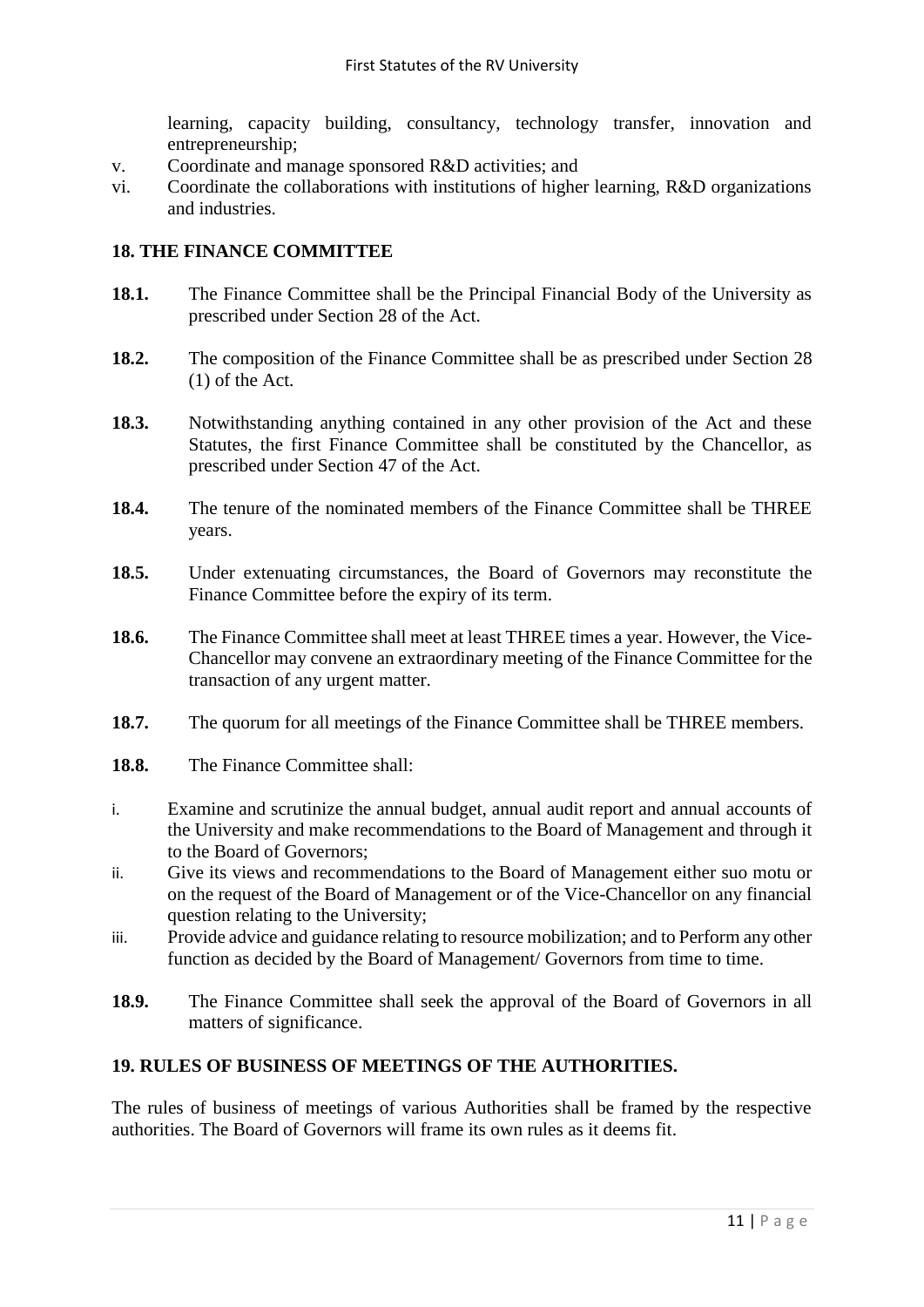#### **20. OTHER AUTHORITIES**

The Vice-Chancellor shall have the powers to constitute Committee(s) with the approval of the Chancellor, as deemed fit. Such committees shall exercise their powers and functions within the delegated authority and terms of reference, and automatically get dissolved on completion of their tenures or by a specific order of dissolution by the Vice-Chancellor.

#### **CHAPTER – IV OPERATION OF FUNDS AND THEIR MAINTENANCE**

## **21. OPERATION OF FUNDS**

The Finance Committee shall formulate the regulations / guidelines, for the operation, maintenance and monitoring of Permanent Statutory Endowment Fund, University Endowment Fund, General Fund, Development Fund, Provident or Pension Fund and other funds of the University and seek the approval of the Board of Management. The Chancellor may constitute a Funds Investment Committee with the approval from the Board of Governors to advise the Finance Committee in the effective investment of funds.

#### **22. APPOINTMENT OF AUDITORS**

The Chancellor shall appoint a qualified firm of Chartered Accountants to undertake the statutory audit of accounts of the University in the manner prescribed under Section 24 (6) (i) of the Act.

- 22.1. The contract with the firm of Chartered Accountants shall be for a term of THREE years which may be renewed for a further term of THREE years.
- **22.2.** The firm of Chartered Accountants shall prepare the Annual Accounts, Audit Reports and Balance Sheets and submit the same through the Finance Committee for approval by the Board of Management and Board of Governors sufficiently before November 30 of each year, for the onward transmission to the Visitor, Pro Visitor and the Government on or before December 31 of each year.
- **22.3.** The Chancellor may consider appointing Internal Auditor (s) to conduct periodical and / or concurrent audit to report the findings to the Finance Committee.

### **CHAPTER – V**

### **ADMISSIONS, FEES AND OTHER STUDENT MATTERS**

#### **23. NUMBER OF SEATS IN DIFFERENT PROGRAMMES**

The number of seats in different programmes shall be fixed by the Board of Governors from time to time, on the recommendations of Academic Council and Board of Management, considering the provisions in the Act and the concerned National Regulatory Bodies.

### **24. ADMISSION OF STUDENTS**

**24.1.** Admission to various programmes shall be governed by the Regulations and / or Guidelines formulated for the concerned programmes.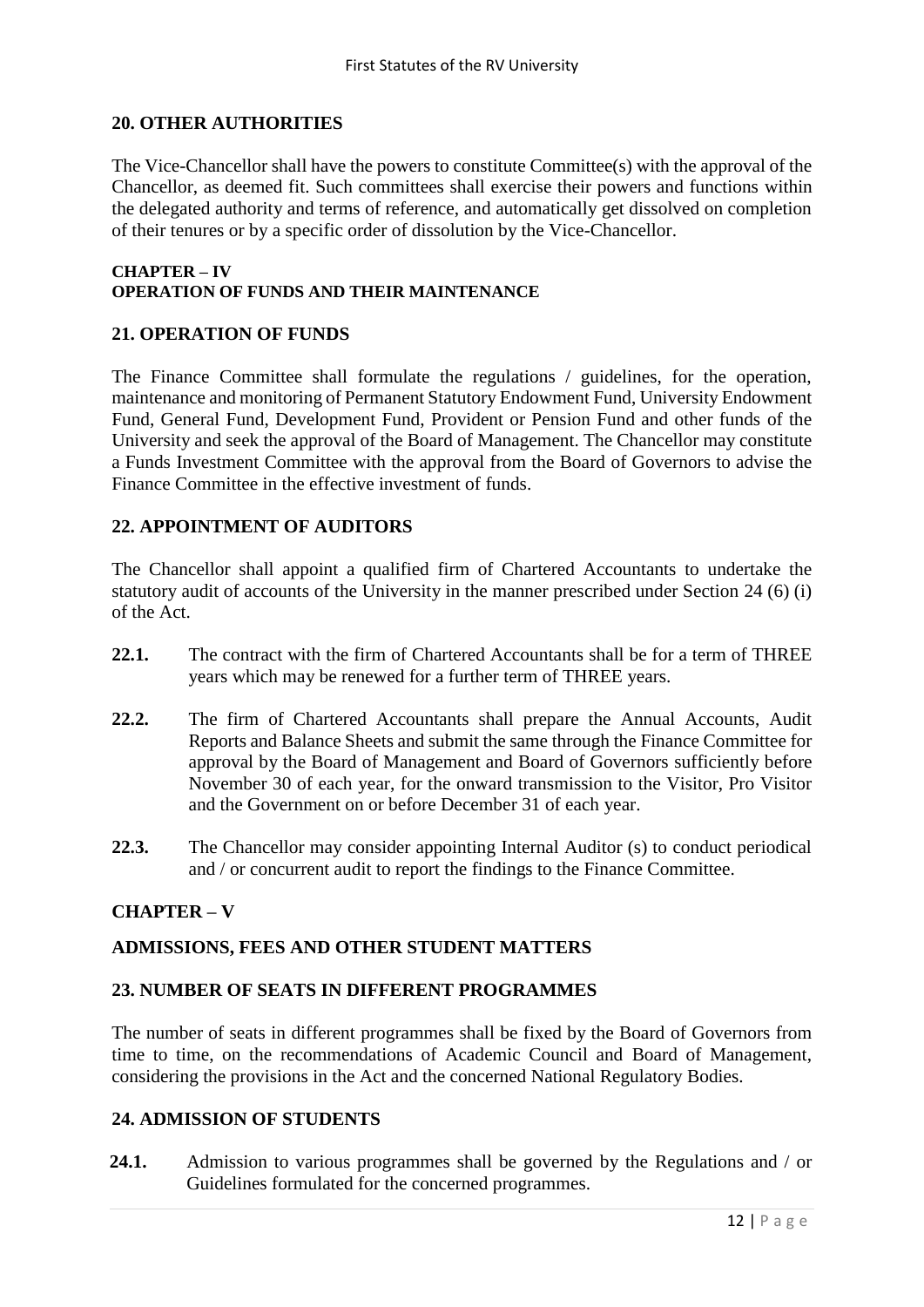- **24.2.** The University may conduct its own entrance test or utilize the results of other entrance tests recognized by the University, from time to time.
- **24.3.** The University may admit the students on the basis of merit following the procedure of normalization, wherever entrance test is not essentially required.
- **24.4.** The University shall have the freedom to admit students both from India and abroad by formulating necessary Regulations and / or Guidelines.
- **24.5.** Regulations and/or Guidelines for the award of degrees and other academic distinctions shall be formulated by the University.

### **25. FEE REGULATION COMMITTEE**

The fee for the seats reserved for Karnataka students in the University under Section 9 of the Act shall be regulated by the Fee Regulation Committee constituted by the Government, as prescribed under Section 39 of the Act. The fee for the other seats shall be specified by the Finance Committee.

## **26. INSTITUTION OF FELLOWSHIPS, STUDENTSHIPS, FREE-SHIPS, SCHOLARSHIPS, MEDALS AND PRIZES**

The Board of Governors is authorized to institute fellowships, studentships, free-ships, scholarships, medals, awards and prizes. The Finance Committee shall administer such benefits through an endowment fund under the guidance of the Board. Appropriate Regulations and/or Guidelines shall be formulated for this purpose.

#### **27. MAINTENANCE OF DISCIPLINE**

Regulations and/or Guidelines shall be formulated for the maintenance of discipline among the students of the University. The Registrar shall be responsible for maintenance of discipline and order on the campus.

#### **28. CONDITIONS OF RESIDENCE**

Regulations and/or Guidelines shall be formulated for the conditions of residence of the students of the University and shall be approved by the Board of Management.

#### **CHAPTER – VI CONFERMENT OF DEGREES**

### **29. CONFERMENT OF DEGREES**

The University shall have the powers to arrange convocation(s) for the award of degrees and other academic distinctions. Appropriate Regulations and/or Guidelines shall be framed for this purpose by the Academic Council and approved by the Board of Management.

#### **30. CONFERMENT OF HONORARY DEGREES**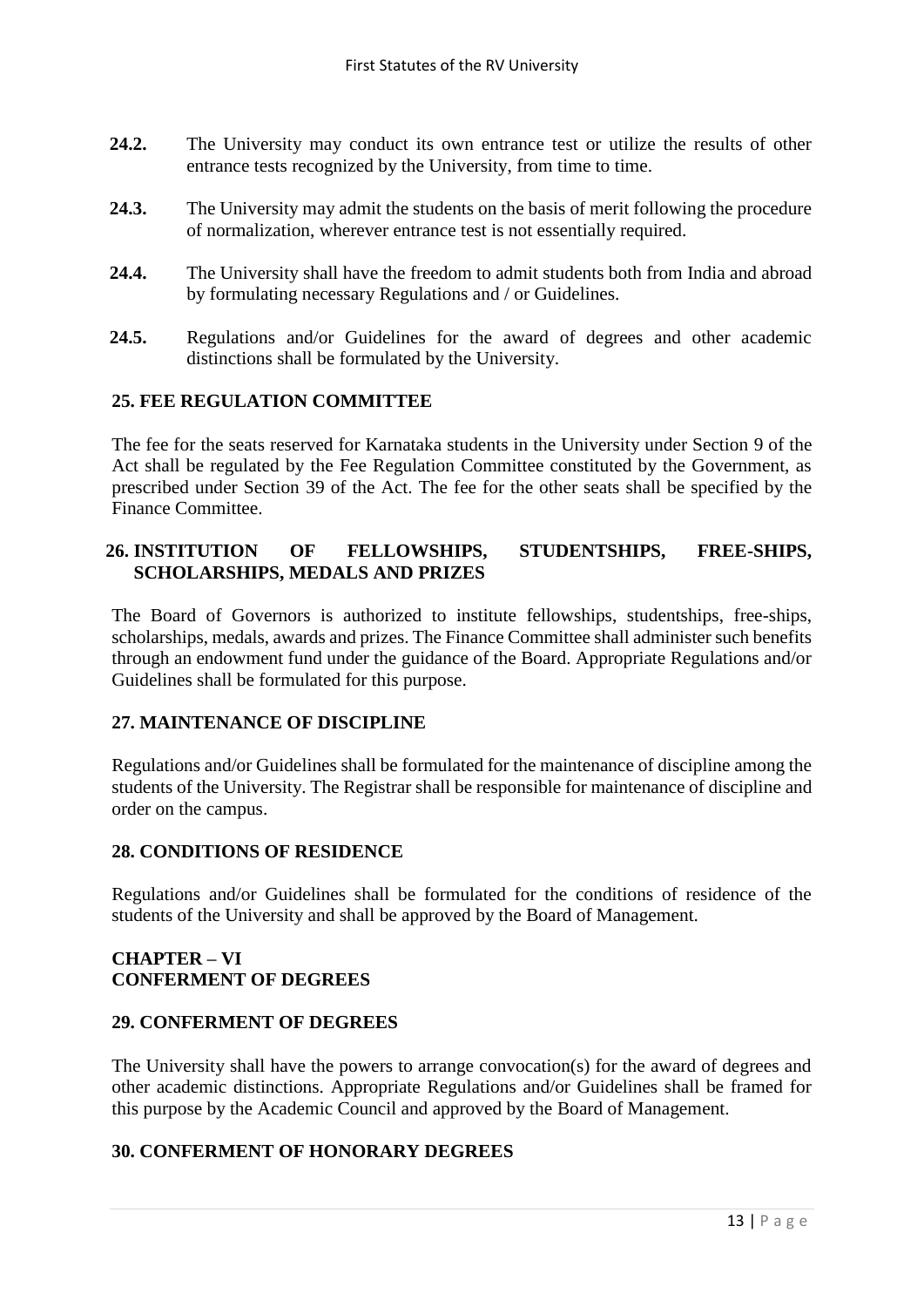In exercise of the powers conferred by Sections 33 (viii) of the Act, the University may confer the Honorary Degree(s) as per the following procedure:

- i. All the proposals for the conferment of honorary degrees and/or fellowships shall be made by the Academic Council and shall require the assent of the Board of Governors; and
- i. Such conferment shall be made either at a regular or special convocation as may be decided by the Board of Governors.

## **31. WITHDRAWAL OF DEGREES**

The Academic Council by a special resolution passed by a majority of not less than two thirds of the voting members may recommend to the Board of Governors for withdrawal of any degree or academic distinctions conferred on any person by the University for good and sufficient cause. The Board of Governors shall consider the recommendation of Academic Council before arriving at the final decision.

#### **CHAPTER – VII APPOINTMENT AND SERVICE CONDITIONS**

## **32. APPOINTMENT AND SERVICE CONDITIONS OF EMPLOYEES**

Appropriate Regulations and/or Guidelines shall be formulated for the service conditions of the employees of the University.

- **32.1.** All the positions at the University shall normally be filled through advertisements in the media or university website. The Board, however, shall have the powers to decide, on the recommendation of the Vice–Chancellor, that one or more positions be filled by invitation or by promotion from amongst the staff of the University.
- **32.2.** The University may, where it considers appropriate, stipulate relaxations in the prescribed qualifications of the candidates.
- **32.3.** All appointments shall be made by the Vice-Chancellor to the various positions as per the recommendations of selection committees constituted as follows:
- **32.3.1.** For Professor / Associate Professors/ Assistant Professor and equivalent positions:

(As per UGC Regulations on Minimum Qualifications for Appointment of Teachers and other Academic Staff in Universities and Colleges and Measures for the Maintenance of Standards in Higher Education, 2018.)

- i. Vice-Chancellor or his/ her nominee– Chairman;
- ii. A Professor nominated by the Chancellor Member
- iii. Three subject matter experts in the rank of full professor Members
- iv. The Dean of concerned School Member
- v. HoD of the concerned department Member
- **32.3.2.** For technical, scientific and other staff.
	- i. Vice-Chancellor or his/ her nominee Chairman;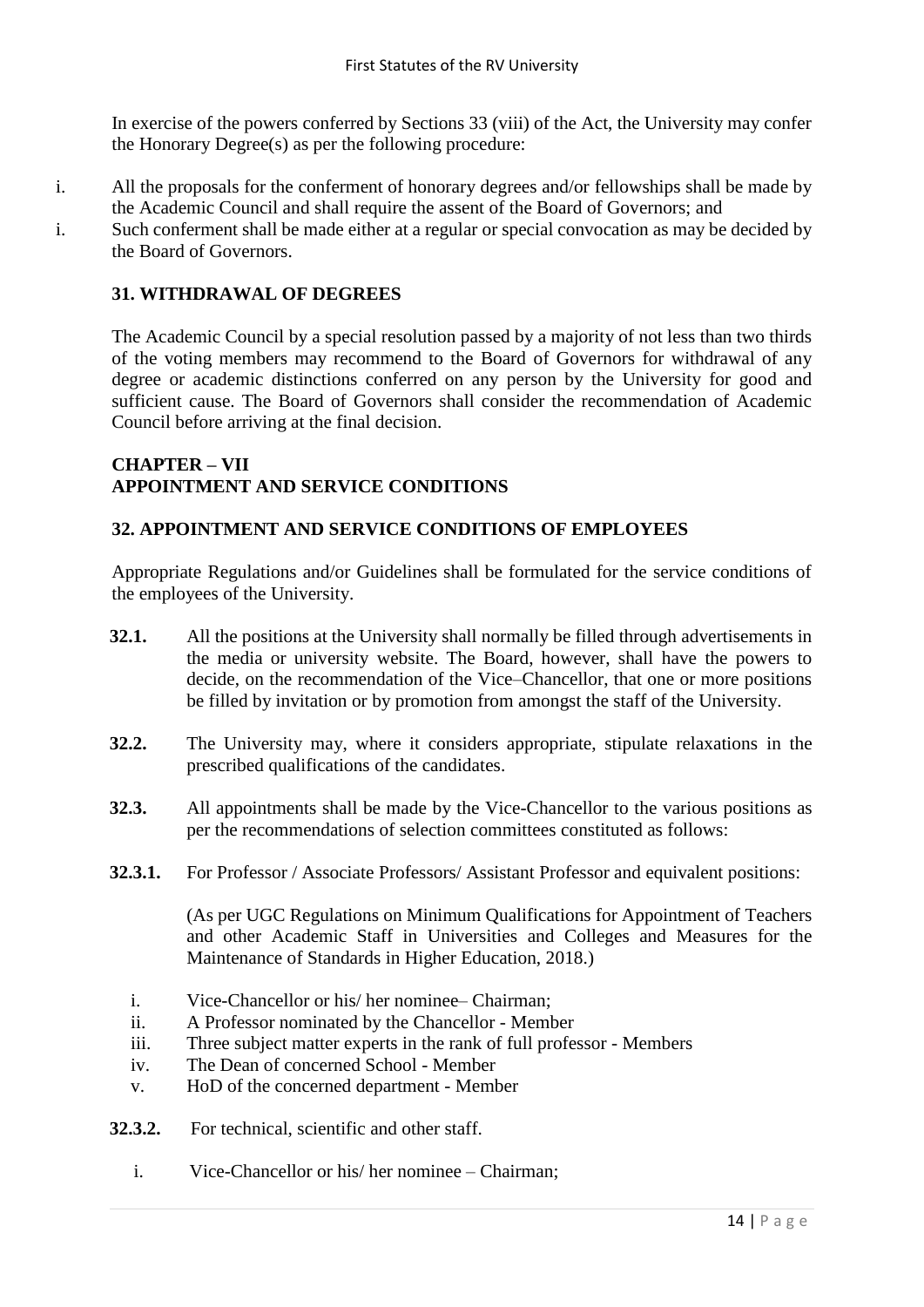- ii. Pro Vice- Chancellor Member
- iii. Registrar Member
- iv. The Dean of concerned School Member
- v. HoD of the concerned department Member
- **32.3.3.** For other non-teaching positions:
	- i. Vice-Chancellor or his/her Nominee Chairperson;
	- ii. Pro Vice-Chancellor Member
- iii. Registrar Member Secretary
- iv. Dean of Concerned School/ Head of the Department Member
- **32.4.** For any other positions not covered by the above, The Vice-Chancellor at his/ her discretion may constitute such selection committees as considered appropriate by him/ her.
- **32.5.** The Chairperson of the selection committee may invite one or more additional experts to assist the selection committee.
- **32.6.** The qualifications and the relevant terms and conditions for various positions shall be as prescribed by the Board of Management from time to time.
- **32.7.** Where a post has to be filled by contract or invitation, the Vice-Chancellor may at his discretion constitute ad-hoc selection committees as the circumstances may require.
- **32.8.** In the case of a post filled by advertisements, the terms and conditions of appointment shall be advertised by the Registrar and all applications received within the date specified shall be considered by the selection committee. However, the selection committee for sufficient reasons may also consider applications received after the date.
- **32.9.** Filling of positions by promotion from amongst the staff of the University shall be as per Regulations and/or Guidelines approved by the Board of Management.
- **32.10.** No act or proceedings of the selection committee shall be called in question on the ground of absence of any member(s) of the selection committee.
- **32.11.** All appointments made shall be reported to the Board of Governors in its subsequent meeting.
- **32.12.** All the terms and conditions of the service of all categories of employees shall be as per Regulations and/or Guidelines.
- **32.13.** The University shall have the powers to create Chair Professorship from the University funds or external endowments and may use the funds both for creating and funding such positions fully or partially for the Chairs, as approved by the Board of Governors.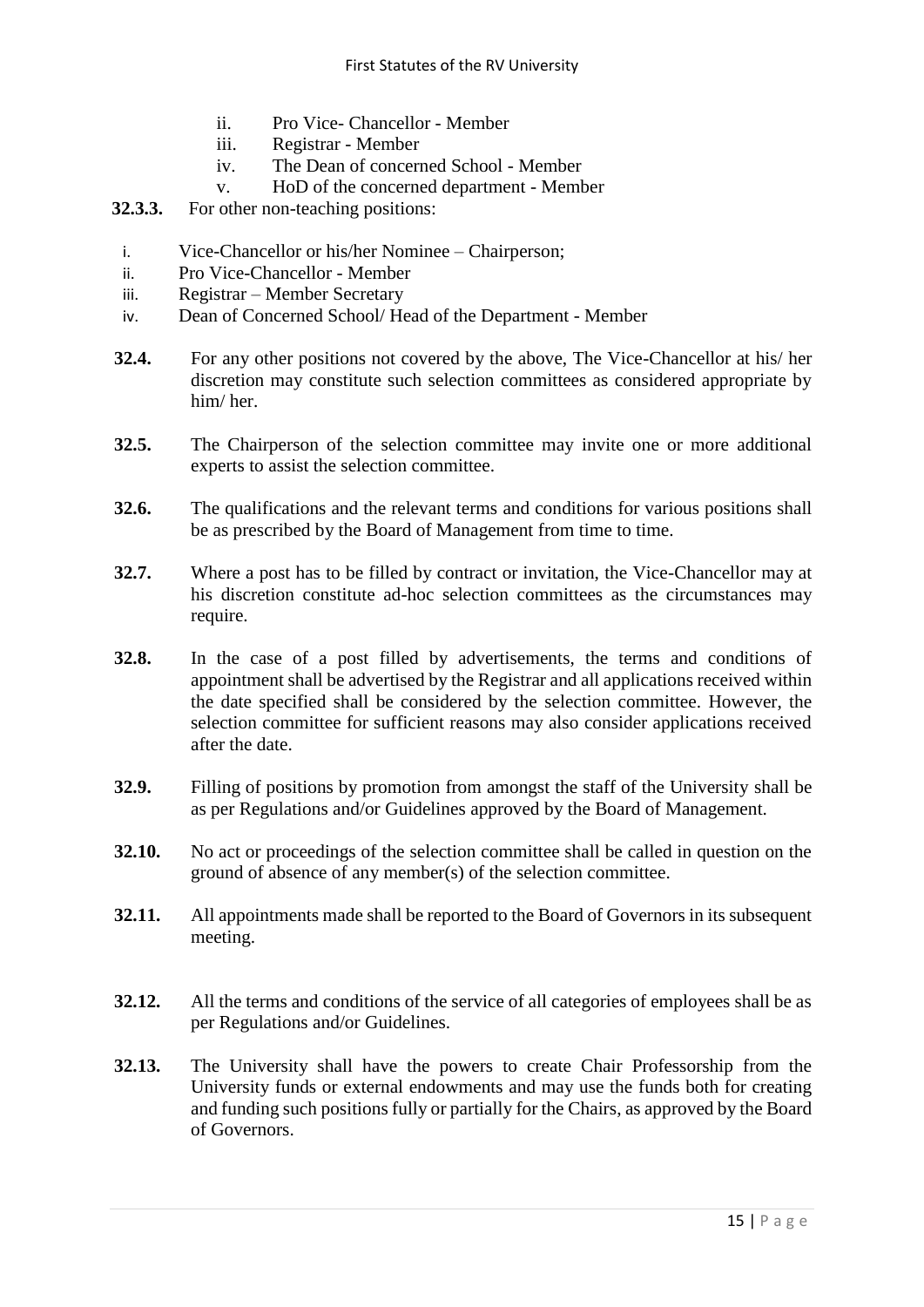- **32.14.** The University may make joint appointments between different Schools and / or adjunct faculty or distinguished faculty or equivalent keeping in view the needs of the University as considered necessary. The guidelines for such appointments shall be framed and updated from time to time.
- **32.15.** The University may also make joint appointment of faculty who could share his / her time with another institution within or outside the country on such terms and conditions as may be determined.
- **32.16.** All the employees of the University shall be governed by the conduct rules to be formulated as per regulations, as amended from time to time, which shall be notified.
- **32.17.** The different benefits and facilities to the eligible employees and their positions held by them shall be as per Regulations framed by the University.
- **32.18.** The Board of Governors shall approve the terms and conditions for faculty consulting and entrepreneurship initiatives to promote innovation culture.
- **32.19.** Every employee of the University shall be appointed under a written contract with a copy to the employee concerned, as prescribed under Section 40 of the Act. The Regulations governing the service conditions of the employees of the University shall be formulated by the Board of Management and approved by the Board of Governors.
- **32.20.** Any dispute arising out of the contract between the University and an employee shall be resolved in the manner provided for in the written contract. The Vice-Chancellor may constitute a committee for resolving such disputes on a case to case basis. The committee may resolve the issues, with its recommendation of penalties and/or rewards, if any.

## **CHAPTER – VIII MISCELLANEOUS**

## **33. COOPERATION AND COLLABORATION WITH OTHER UNIVERSITIES, INSTITUTIONS OF HIGHER LEARNING AND OTHER ORGANIZATIONS.**

In furtherance of the objects of the University specified in Section 7 of the Act, the University shall seek cooperation and collaboration with other universities, institutes of higher learning and other organizations in India or abroad. The University shall execute Memoranda of Understanding (MOUs) detailing the extent and areas of such cooperation and collaboration mutually agreed upon. The Vice-Chancellor and Registrar shall be the authorized signatories of all such MOUs on behalf of the University. The University shall prepare the guidelines in dealing with all such collaborations which include the possible grant and transfer of credits for the academic work carried out by the students in those organizations. Such MOUs shall be reported to the Board of Governors annually.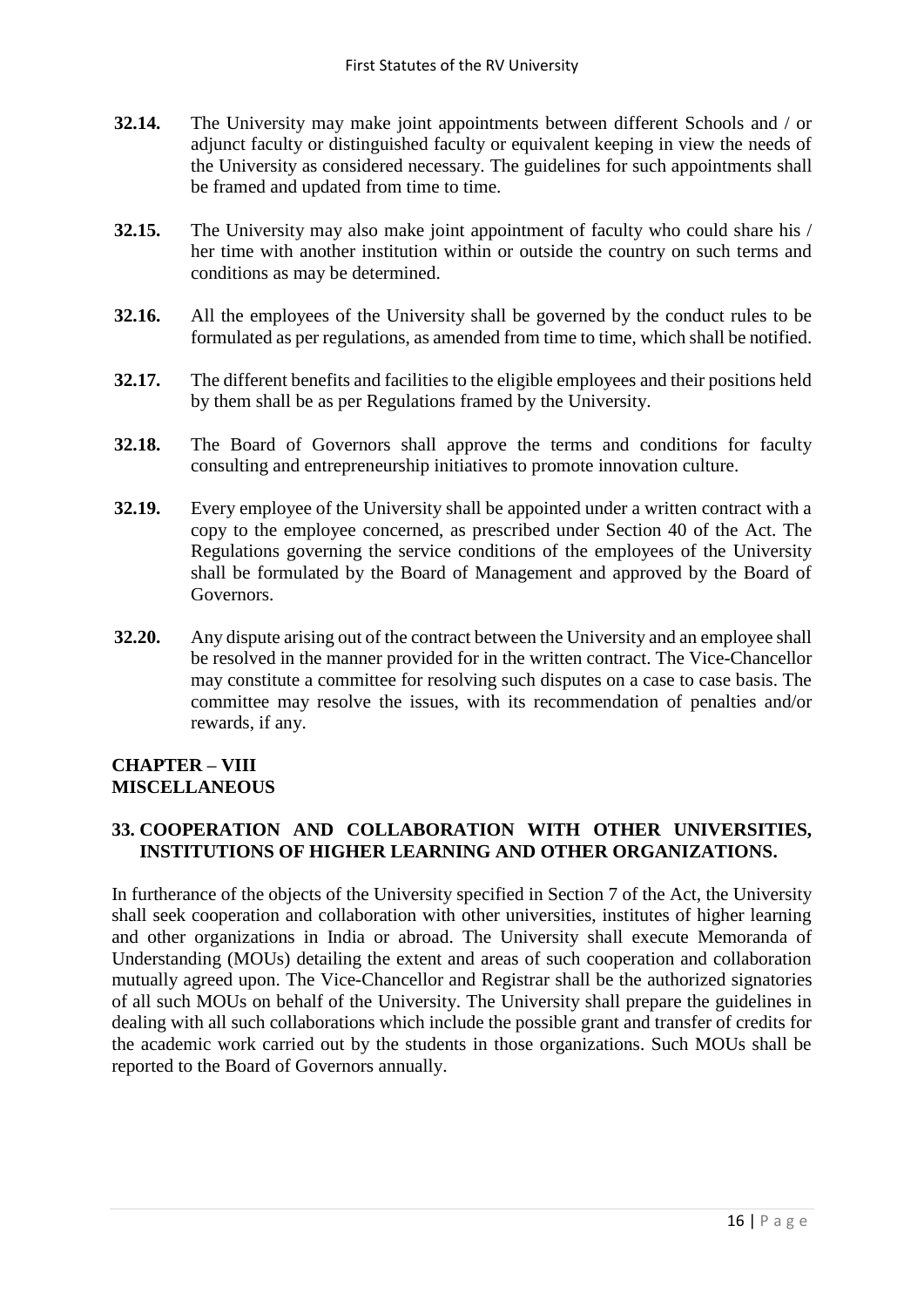### **34. AUTHENTICATION OF ORDERS AND DECISIONS OF THE AUTHORITIES AND LEGAL PROCEEDINGS.**

- **34.1.** All orders and decisions of the authorities shall be authenticated by the signature of the Registrar or any other person authorized by the Vice-Chancellor in his/ her behalf.
- **34.2.** The Registrar may sue or be sued on behalf of the University. The Registrar or his nominee in writing shall represent the University in legal proceedings, sign pleadings nd other documents and accept processes on behalf of the University in such legal proceedings.

### **35. DELEGATION OF POWERS**

Subject to the provisions of the Act and these Statutes, any Officer or Authority of the University may delegate in writing, the powers to any other Officer or Authority or person, with the approval of the Board of Governors or the Board of Management as the case may be, subject to the condition that overall responsibility for the exercise of the powers so delegated shall continue to vest in the Officer or Authority delegating such powers.

### **36. RESOLUTION OF DISPUTES**

- **36.1.** The Vice-Chancellor and Registrar shall be responsible for the resolution of disputes and grievances among employees and students of the University.
- **36.2.** The Vice-Chancellor may constitute appropriate Grievance Redressal mechanisms for arbitration and resolution of disputes and grievances of the employees and students of the University.
- **36.3.** All disputes among the authorities shall be referred to the Board for redressal. However, the decision of the Chancellor shall be final and binding on all disputes.

## **37. ACTION AGAINST STUDENTS AND STAFF**

- **37.1.** Maintenance of discipline among the students and staff including action against unethical behaviour shall be as per Regulations framed and/or Guidelines formulated.
- **37.2.** Cases of Ragging shall be dealt with as per Regulations framed and as per Law.
- **37.3.** Cases of sexual harassment shall be handled as per Regulations framed and as per Law.

## **38. TEACHING-LEARNING METHODOLOGY**

Regulations and/or Guidelines in respect of the mode of teaching-learning adopted to impart education to the students including direct contact, online, hybrid / blended or any other mode deemed fit shall be as prescribed by the Academic Council.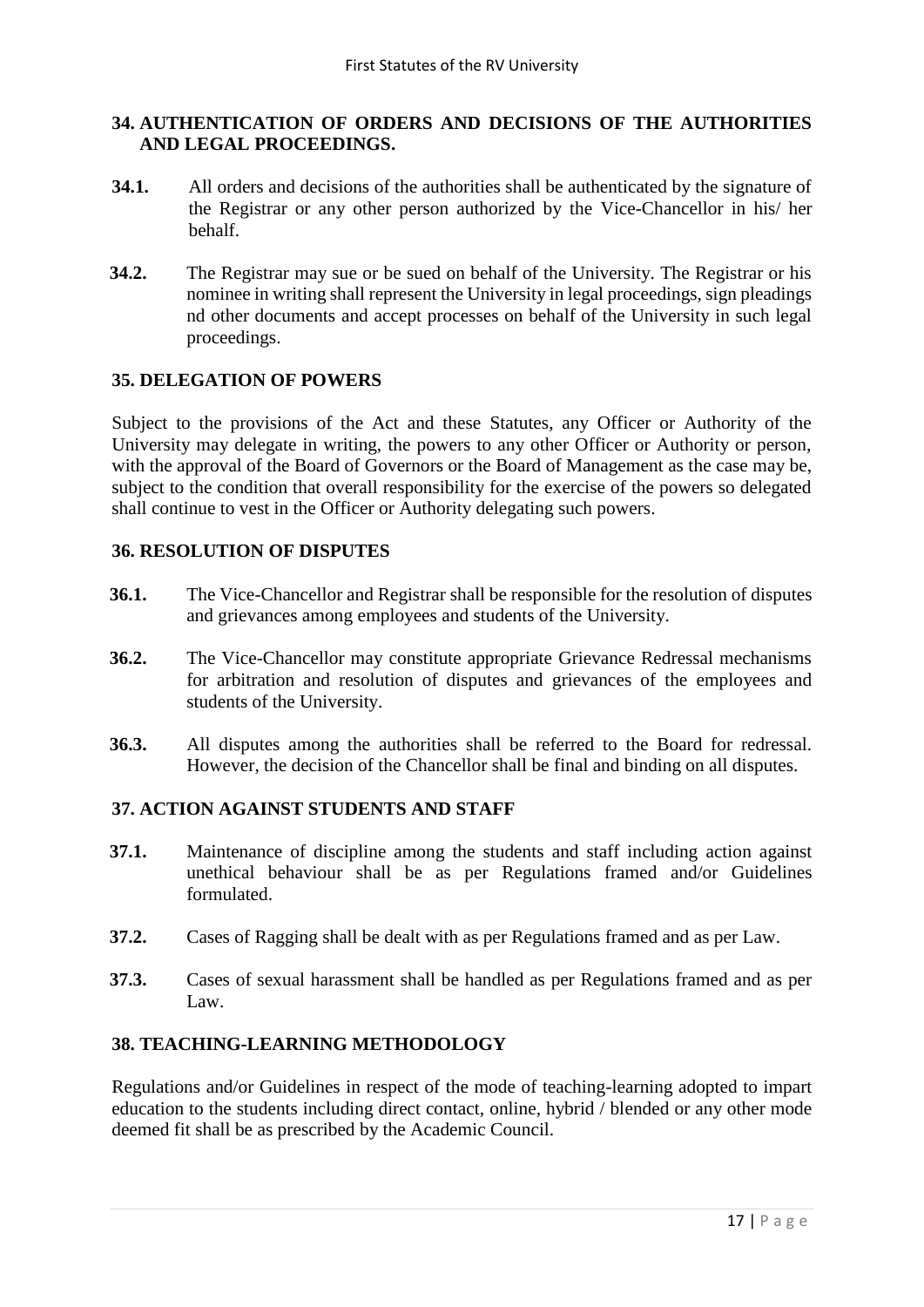#### **39. CREATION OF ENTITIES**

The Board of Governors may lay down suitable Regulations and/or Guidelines for establishing entities including Special Purpose Vehicles (SPV), companies under section 25 of the Companies Act, Registered Societies and other entities to promote academic and research excellence, innovation and entrepreneurship.

#### **40. RESOURCE MOBILIZATION AND CORPUS FUND(S)**

The University may raise resources from different sources such as consultancy, entrepreneurship, royalty, donations, continuing education programmes, and distance education programmes and create and operate its own corpus fund(s) wherever necessary to do so and manage these funds through structured systems. The Board of Management may create such suitable structures with due accountability as it deems appropriate from time to time.

### **41. LIFE-LONG LEARNING AND CONTINUING EDUCATION**

The Board may create suitable procedures and structures to offer life-long learning and continuing education programmes and lay down suitable Regulations and/or Guidelines in this regard.

### **42. KNOWLEDGE RESOURCES AND MANAGEMENT**

The Board of Governors may provide for creation of suitable facilities for knowledge resources and management to cater to the needs of faculty, students, researchers and others engaged in academic, management, and administrative pursuits. Such facilities shall include those for the process of technology-enhanced learning programmes through contemporary means and methods in electronic and print forms. Regulations and/or necessary Guidelines for this purpose shall be prescribed by the Board of Governors.

#### **43. DIRECTORATE OF DISTANCE EDUCATION (DDE)**

The University may have a Directorate of Distance Education, for which appropriate Regulations and/or Guidelines shall be formulated with the approval of the Board of Governors.

#### **44. OWNERSHIP AND EXPLOITATION OF KNOWLEDGE**

The University shall formulate appropriate Regulations and/or Guidelines regarding intellectual properties, copyrights and their exploitation, and sharing of benefits between the University and other stakeholders, with the approval of the Board of Governors.

### **45. FURTHERANCE OF OBJECTS OF UNIVERSITY**

The University shall have the powers to start new programmes of study for the enhancement of higher education and other development sectors, in collaboration with other institutions of repute, research organizations, and/or industry, with prior approval of the Board of Governors.